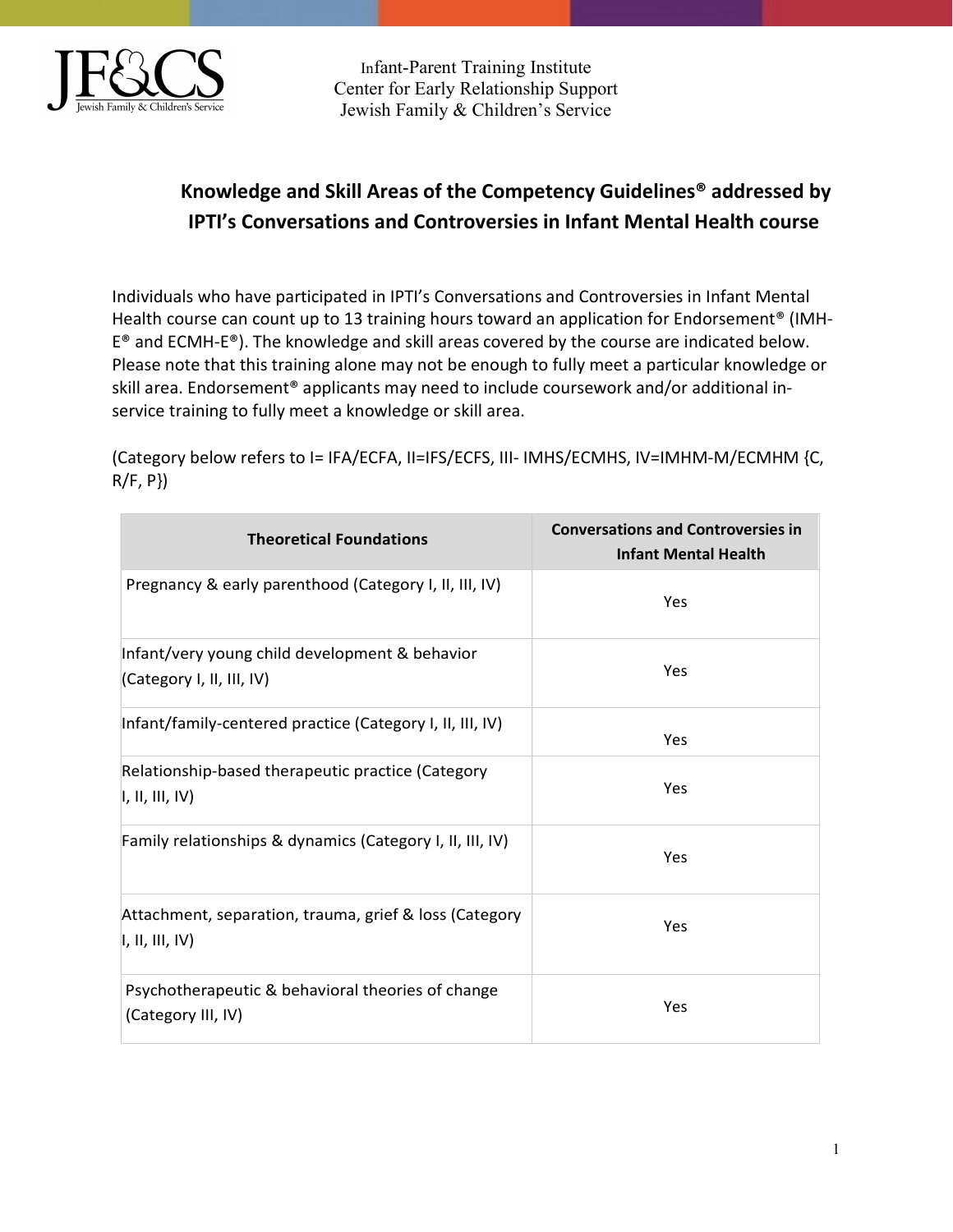| Disorders of infancy & early childhood (Category II, III,<br>IV) | Yes                                                                      |
|------------------------------------------------------------------|--------------------------------------------------------------------------|
| Mental & behavioral disorders in adults (Category III,<br>IV)    | <b>Yes</b>                                                               |
| Cultural competence (Category I, II, III, IV)                    | <b>Yes</b>                                                               |
| Adult Learning Theory and Practice (Category IV)                 |                                                                          |
| Statistics (Category IV)                                         |                                                                          |
| Research and Evaluation (Category IV)                            |                                                                          |
| Law, Regulation, and Policy                                      | <b>Conversations and Controversies in</b><br><b>Infant Mental Health</b> |
| Ethical Practice (Category I, II, III, IV)                       | Yes                                                                      |
| Government, Law and Regulation (Category I, II, III, IV)         | Yes                                                                      |
| Agency Policy ((Category I, II, III, IV)                         |                                                                          |
| <b>Systems Expertise</b>                                         | <b>Conversations and Controversies in</b><br><b>Infant Mental Health</b> |
| Service Delivery Systems (Category I, II, III, IV)               | Yes                                                                      |
| Community Resources (Category I, II, III, IV)                    | Yes                                                                      |
| <b>Direct Service Skills</b>                                     | <b>Conversations and Controversies in</b><br><b>Infant Mental Health</b> |
| Observation and Listening (Category I, II, III, IV)              |                                                                          |
| Screening and Assessment (Category I, II, III, IV)               |                                                                          |
| Responding with Empathy (Category I, II, III, IV)                |                                                                          |
| Intervention/Treatment Planning (Category III, IV)               |                                                                          |
| Developmental Guidance (Category III, IV)                        |                                                                          |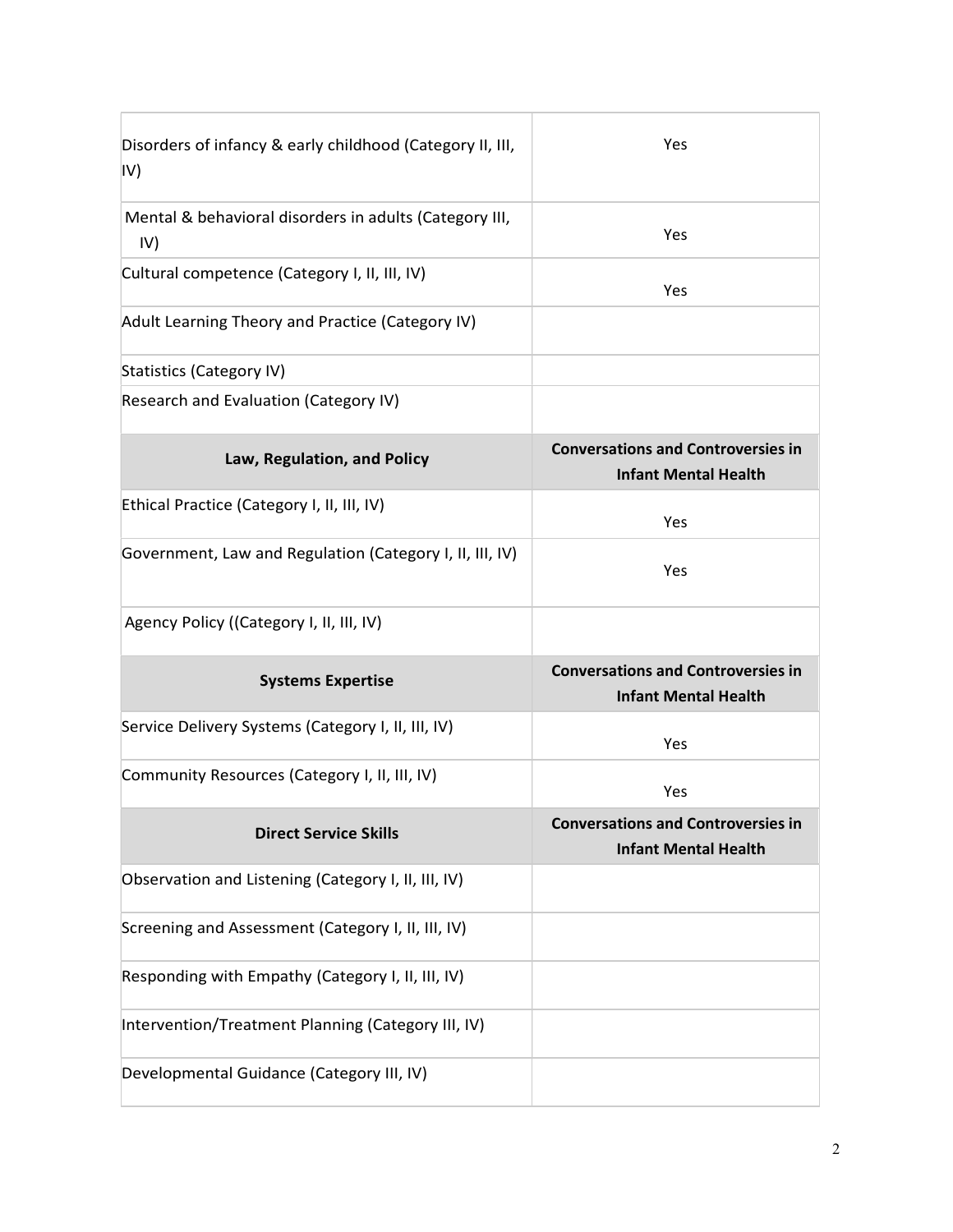| Supportive Counseling (Category III, IV)                                     |                                                                          |
|------------------------------------------------------------------------------|--------------------------------------------------------------------------|
| Parent-Infant/Very Young Child Relationship-based<br>Therapies and Practices |                                                                          |
| Advocacy (Category I, II, III, IV)                                           |                                                                          |
| Life Skills (Category I, II, III, IV)                                        |                                                                          |
| Safety (Category I, II, III, IV)                                             |                                                                          |
| Reflective Clinical Supervision (Category IV, clinical)                      |                                                                          |
| <b>Working with Others</b>                                                   | <b>Conversations and Controversies in</b><br><b>Infant Mental Health</b> |
| Building and Maintaining Relationships (Category I, II,<br>III, IV)          | Yes                                                                      |
| Supporting Others (Category I, II, III, IV)                                  | Yes                                                                      |
| Mentoring (Category II, III, IV)                                             | Yes                                                                      |
| Coaching and Mentoring (Category IV)                                         |                                                                          |
| Collaborating (Category I, II, III, IV)                                      | Yes                                                                      |
| Resolving Conflict (Category I, II, III, IV)                                 | Yes                                                                      |
| Crisis Management (Category IV)                                              | Yes                                                                      |
| Empathy and Compassion (Category I, II, III, IV)                             | Yes                                                                      |
| Consulting (Category IV)                                                     | Yes                                                                      |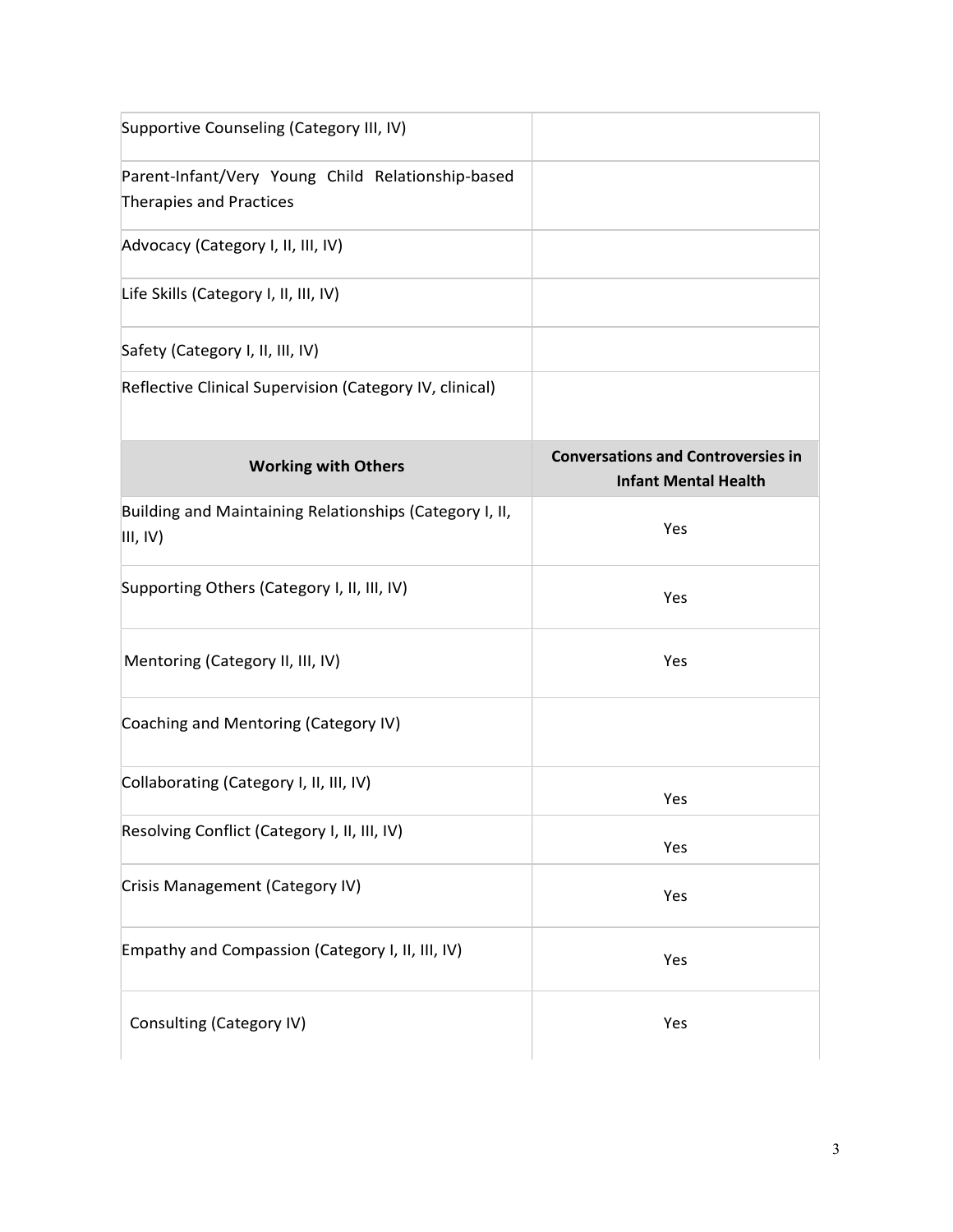| <b>Communicating</b>                                           | <b>Conversations and Controversies in</b><br><b>Infant Mental Health</b> |
|----------------------------------------------------------------|--------------------------------------------------------------------------|
| Listening (Category I, II, III, IV)                            | Yes                                                                      |
| Speaking (Category I, II, III, IV)                             | Yes                                                                      |
| Writing (Category I, II, III, IV)                              |                                                                          |
| Group Process (Category I, II, III, IV)                        | Yes                                                                      |
| <b>Thinking</b>                                                | <b>Conversations and Controversies in</b><br><b>Infant Mental Health</b> |
| Analyzing Information (Category I, II, III, IV)                | Yes                                                                      |
| Solving Problems (Category I, II, III, IV)                     | Yes                                                                      |
| Exercising Sound Judgment (Category I, II, III, IV)            | Yes                                                                      |
| Maintaining perspective (Category I, II, III, IV)              | Yes                                                                      |
| Planning and Organizing (Category I, II, III, IV)              |                                                                          |
| <b>Reflection</b>                                              | <b>Conversations and Controversies in</b><br><b>Infant Mental Health</b> |
| Contemplation (Category I, II, III, IV)                        | Yes                                                                      |
| Self Awareness (Category I, II, III, IV)                       | Yes                                                                      |
| Curiosity (Category I, II, III, IV)                            | Yes                                                                      |
| Professional/Personal Development (Category I, II, III,<br>IV) | Yes                                                                      |
| Emotional Response (Category I, II, III, IV)                   | Yes                                                                      |